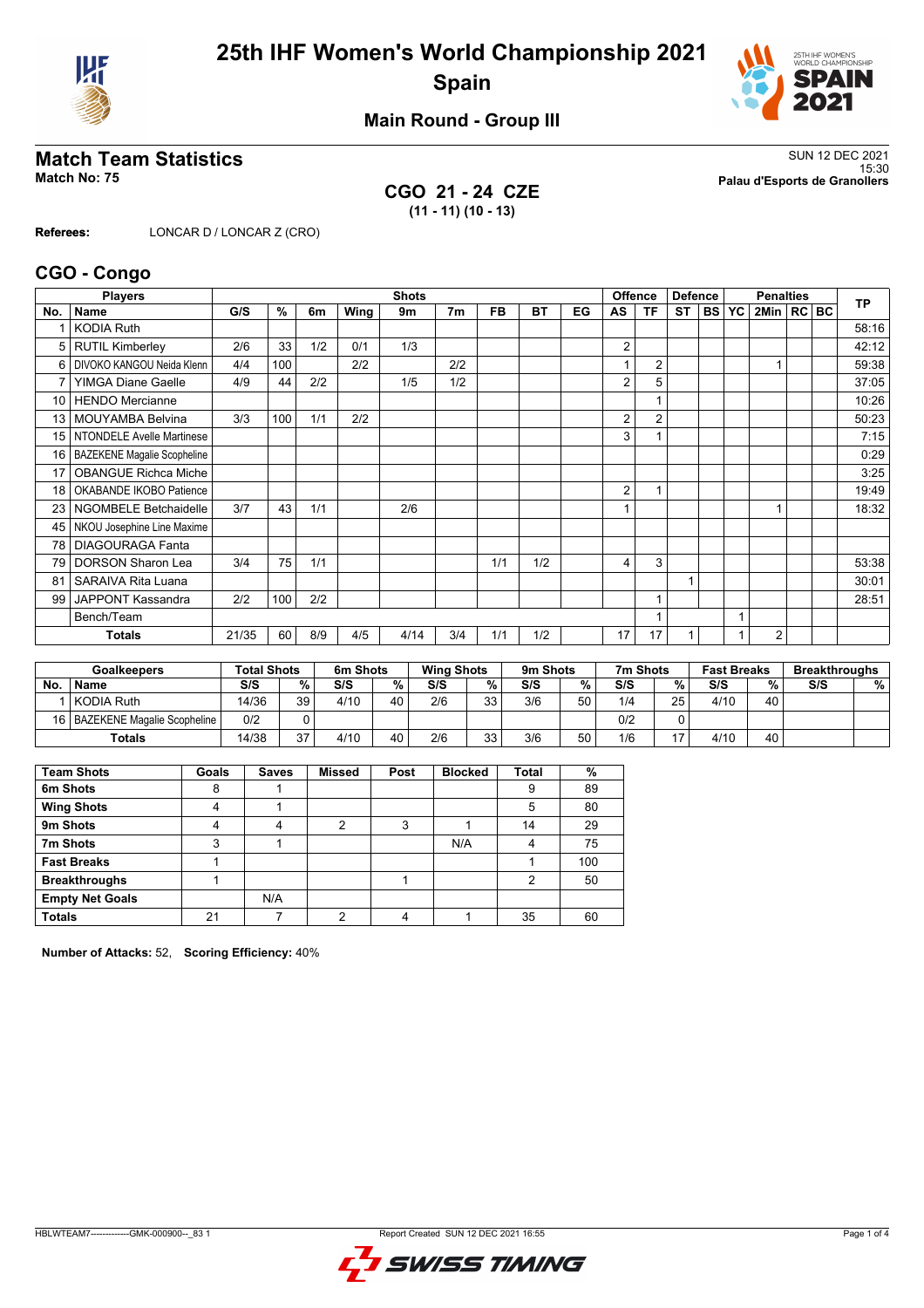

# **25th IHF Women's World Championship 2021 Spain**



**Main Round - Group III**

# **Match Team Statistics** SUN 12 DEC 2021

**CGO 21 - 24 CZE (11 - 11) (10 - 13)**

15:30 **Match No: 75 Palau d'Esports de Granollers**

**Referees:** LONCAR D / LONCAR Z (CRO)

### **CGO - Congo**

|                                              | <b>Shots Distribution</b> |                     |                                   |                      |                             |                                   |  |  |  |  |
|----------------------------------------------|---------------------------|---------------------|-----------------------------------|----------------------|-----------------------------|-----------------------------------|--|--|--|--|
| <b>Players</b><br>Goals / Shots<br>1 KODIA R | 5 RUTIL K                 |                     | 6 DIVOKO KANGOU N 7 YIMGA D       | 10 HENDO M           | 13 MOUYAMBA B               | 15 NTONDELE A                     |  |  |  |  |
|                                              | 2/3                       | 1/1                 | $1/1$ $\frac{1}{2}$ $1/2$         | 2/3                  |                             |                                   |  |  |  |  |
|                                              | 0/1                       |                     | 1/1<br>. .                        |                      |                             |                                   |  |  |  |  |
|                                              | 0/1<br>н и                | 1/1<br>. .          | $\blacksquare$ 0/1                | $1/1$ $\blacksquare$ | 3/3<br>加算                   |                                   |  |  |  |  |
|                                              | 1-Blocked                 |                     | 1-Missed 1-Post                   |                      |                             |                                   |  |  |  |  |
| 16 BAZEKENE M                                | 17 OBANGUE R              | 18 OKABANDE IKOBO P | 23 NGOMBELE B                     | 45 NKOU J            | 78 DIAGOURAGA F 79 DORSON S |                                   |  |  |  |  |
|                                              |                           |                     | $1 - 1/1$                         |                      |                             | 1/1                               |  |  |  |  |
|                                              |                           |                     |                                   |                      |                             |                                   |  |  |  |  |
|                                              |                           |                     | $\blacksquare$ $\blacksquare$ 1/2 | $1/1$ $\blacksquare$ |                             | $\blacksquare$ $\blacksquare$ 2/2 |  |  |  |  |

1-Missed 2-Post

| 81 SARAIVA R | 99 JAPPONT K |  |  |  |  |  |  |  |
|--------------|--------------|--|--|--|--|--|--|--|
|              |              |  |  |  |  |  |  |  |
|              | 1/1<br>1/1   |  |  |  |  |  |  |  |

**Team** Goals / Shots



# Saves / Shots

1-Post

| 0/8 |     | 3/5  |
|-----|-----|------|
| 2/5 | 1/1 |      |
| 2/6 | 1/2 | 5/11 |

| 1 KODIA R             |     |      |
|-----------------------|-----|------|
| 0/7                   |     | 3/5  |
| 2/5                   | 1/1 |      |
| 2/6                   | 1/1 | 5/11 |
| $A \cap B$ $A \cap T$ |     |      |

| 16 BAZEKENE M |     |  |  |  |  |  |  |  |  |  |  |
|---------------|-----|--|--|--|--|--|--|--|--|--|--|
| 0/1           |     |  |  |  |  |  |  |  |  |  |  |
|               |     |  |  |  |  |  |  |  |  |  |  |
|               | 0/1 |  |  |  |  |  |  |  |  |  |  |

HBLWTEAM7-------------GMK-000900--\_83 1 Report Created SUN 12 DEC 2021 16:55

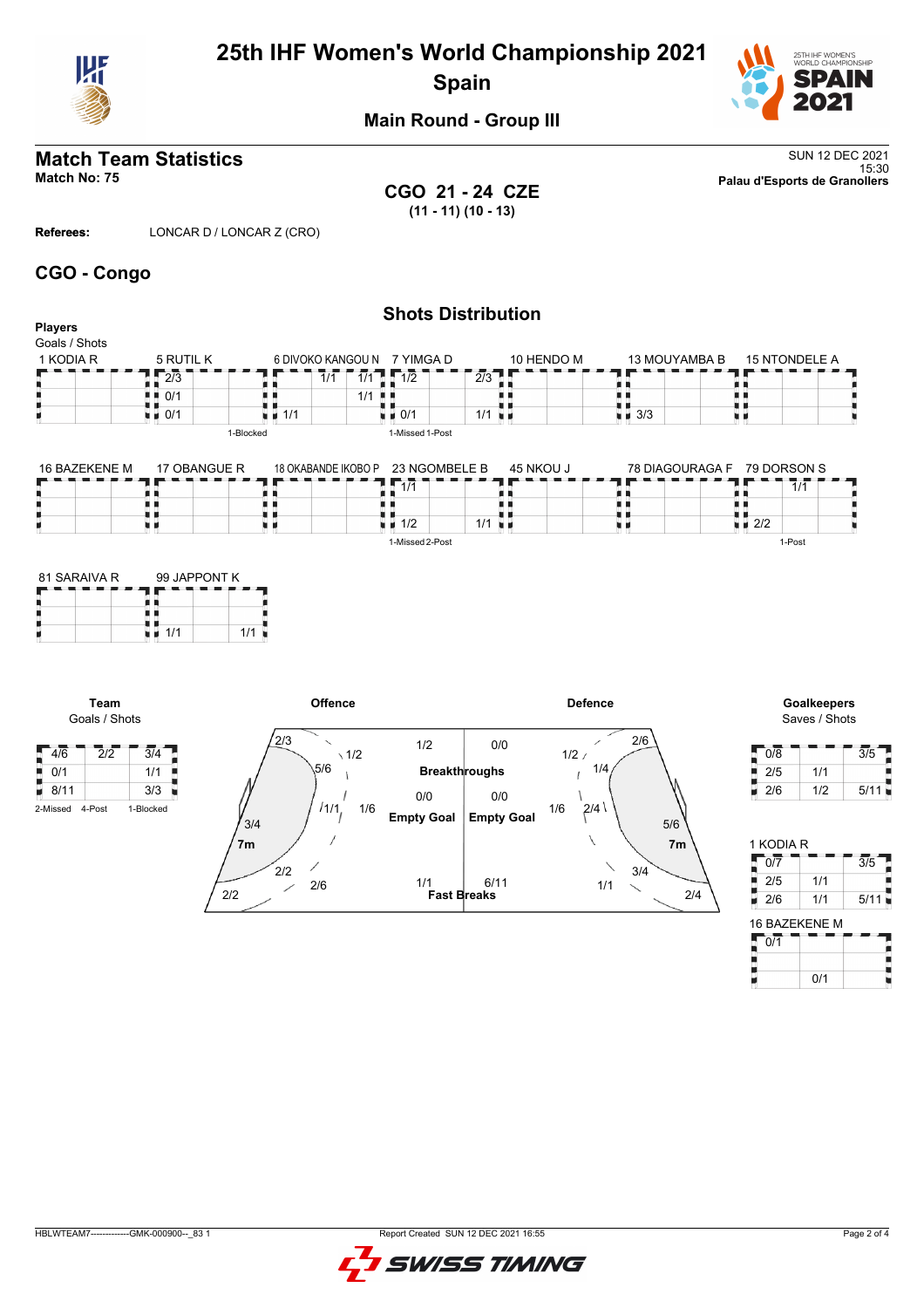



**Main Round - Group III**

**CGO 21 - 24 CZE (11 - 11) (10 - 13)**

**Match Team Statistics** SUN 12 DEC 2021 15:30 **Match No: 75 Palau d'Esports de Granollers**

**Referees:** LONCAR D / LONCAR Z (CRO)

### **CZE - Czech Republic**

|                 | <b>Players</b>           | <b>Shots</b><br><b>Offence</b> |          |      |      |     |                |           | <b>Defence</b> |    | <b>Penalties</b> |                |                |           | <b>TP</b> |              |  |  |       |
|-----------------|--------------------------|--------------------------------|----------|------|------|-----|----------------|-----------|----------------|----|------------------|----------------|----------------|-----------|-----------|--------------|--|--|-------|
| No.             | Name                     | G/S                            | %        | 6m   | Wing | 9m  | 7 <sub>m</sub> | <b>FB</b> | <b>BT</b>      | EG | AS               | ΤF             | <b>ST</b>      | <b>BS</b> | <b>YC</b> | 2Min   RC BC |  |  |       |
|                 | <b>REZACOVA Karin</b>    |                                |          |      |      |     |                |           |                |    |                  |                |                |           |           |              |  |  | 27:53 |
| 3               | <b>KNEDLIKOVA Jana</b>   | 2/6                            | 33       |      | 1/3  |     |                | 1/3       |                |    | 1                |                |                |           |           |              |  |  | 34:39 |
| 14              | KORDOVSKA Kamila         | 1/2                            | 50       |      |      |     |                | 1/2       |                |    | 5                | 2              |                |           |           |              |  |  | 57:05 |
| 20              | ANDRASKOVA Veronika      |                                |          |      |      |     |                |           |                |    |                  |                |                |           |           |              |  |  | 13:01 |
| 21              | MIKULASKOVA Veronika     | 0/1                            | 0        |      | 0/1  |     |                |           |                |    |                  |                |                |           |           |              |  |  | 8:13  |
| 22              | HURYCHOVA Marketa        | 0/1                            | $\Omega$ |      |      | 0/1 |                |           |                |    |                  |                |                |           |           |              |  |  | 6:25  |
| 29              | STRISKOVA Adela          |                                |          |      |      |     |                |           |                |    |                  |                |                |           |           |              |  |  | 7:57  |
| 33              | KUDLACKOVA Petra         |                                |          |      |      |     |                |           |                |    | 3                |                |                |           |           |              |  |  | 28:14 |
| 34 <sup>1</sup> | FRANKOVA Julie           | 1/3                            | 33       | 1/2  |      |     |                | 0/1       |                |    |                  |                |                |           |           |              |  |  | 35:55 |
| 44              | ZACHOVA Dominika         | 6/7                            | 86       |      | 1/1  |     | 4/5            | 1/1       |                |    |                  |                | 1              |           |           |              |  |  | 25:38 |
| 48              | <b>KOVAROVA Sara</b>     | 4/9                            | 44       | 2/4  |      | 1/3 |                | 1/2       |                |    | 2                | 1              |                |           |           |              |  |  | 35:26 |
| 51              | JERABKOVA Marketa        | 2/5                            | 40       | 1/2  |      | 0/2 | 1/1            |           |                |    | 3                |                |                |           |           |              |  |  | 24:06 |
| 67              | <b>MALA Veronika</b>     | 5/8                            | 63       | 2/2  | 2/5  |     |                | 1/1       |                |    |                  |                | $\overline{2}$ |           |           |              |  |  | 47:41 |
| 75              | <b>HOLANOVA Michaela</b> | 0/1                            | $\Omega$ | 0/1  |      |     |                |           |                |    | 3                |                | $\overline{2}$ |           |           |              |  |  | 40:27 |
| 77              | KASPARKOVA Magda         |                                |          |      |      |     |                |           |                |    |                  |                |                |           |           |              |  |  |       |
| 96              | CHOLEVOVA Charlotte      | 3/5                            | 60       | 0/1  |      | 2/3 |                | 1/1       |                |    | $\overline{2}$   | 2              | 1              |           |           |              |  |  | 27:20 |
|                 | Bench/Team               |                                |          |      |      |     |                |           |                |    |                  |                |                |           |           |              |  |  |       |
|                 | <b>Totals</b>            | 24/48                          | 50       | 6/12 | 4/10 | 3/9 | 5/6            | 6/11      |                |    | 20               | $\overline{7}$ | 8              |           |           | 5            |  |  |       |

| <b>Goalkeepers</b> |                     | <b>Total Shots</b> |              | 6m Shots |    | <b>Wing Shots</b> |          | 9m Shots |    | 7m Shots |    | <b>Fast Breaks</b> |   | <b>Breakthroughs</b> |   |
|--------------------|---------------------|--------------------|--------------|----------|----|-------------------|----------|----------|----|----------|----|--------------------|---|----------------------|---|
| <b>No</b>          | <b>Name</b>         | S/S                | $\%$ .       | S/S      | %  | S/S               | %        | S/S      | ℅  | S/S      | %  | S/S                | % | S/S                  | % |
|                    | l REZACOVA Karin    | 4/13               | 24           | 0/4      |    | 1/3               | っっ       | 2/4      | 50 | 1/2      | 50 |                    |   |                      |   |
|                    | 33 KUDLACKOVA Petra | 3/14               | $\mathbf{a}$ | 1/5      | 20 | 0/2               |          | 2/4      | 50 | 0/2      |    |                    |   | 0/1                  |   |
|                    | <b>Totals</b>       | 7/28               | 25           | 1/9      |    | 1/5               | 20<br>∠∪ | 4/8      | 50 | 1/4      | 25 | 0/2                |   | 0/1                  |   |

| <b>Team Shots</b>      | Goals | <b>Saves</b> | <b>Missed</b> | Post | <b>Blocked</b> | <b>Total</b> | %  |
|------------------------|-------|--------------|---------------|------|----------------|--------------|----|
| 6m Shots               | 6     | 4            | 2             |      |                | 12           | 50 |
| <b>Wing Shots</b>      | 4     | 2            | っ             | っ    |                | 10           | 40 |
| 9m Shots               | 3     | 3            |               | 2    |                | 9            | 33 |
| 7m Shots               | 5     |              |               |      | N/A            | 6            | 83 |
| <b>Fast Breaks</b>     | 6     | 4            |               |      |                | 11           | 55 |
| <b>Breakthroughs</b>   |       |              |               |      |                |              |    |
| <b>Empty Net Goals</b> |       | N/A          |               |      |                |              |    |
| <b>Totals</b>          | 24    | 14           | հ             | 4    |                | 48           | 50 |

**Number of Attacks:** 54, **Scoring Efficiency:** 44%